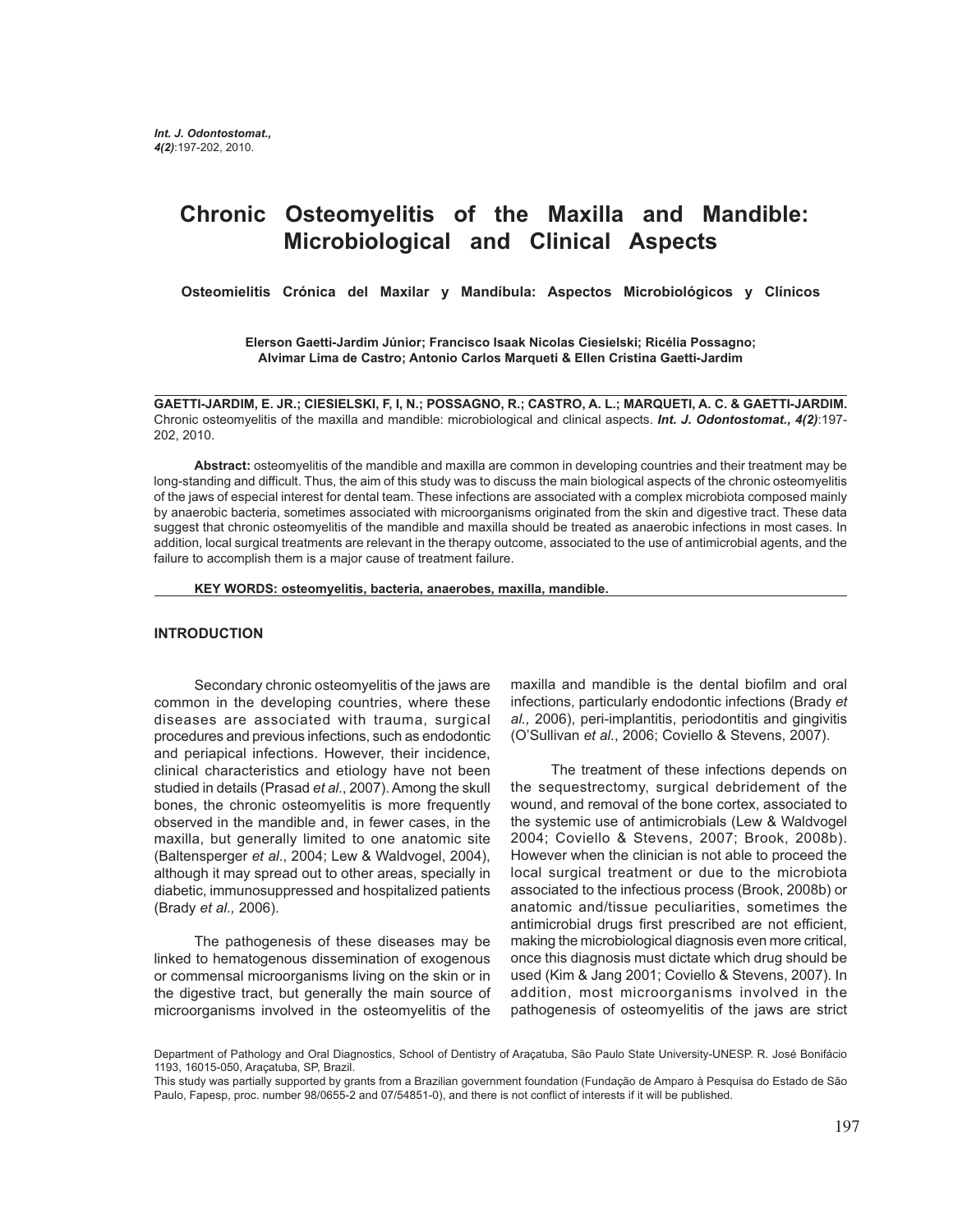anaerobes, many of them fastidious and very difficult to cultivate (Kim & Jang, 2001; Coviello & Stevens, 2007, Brook, 2008b).

## **CLINICAL AND RADIOGRAPHIC ASPECTS**

Although the age does not have a major role on the incidence of maxillary osteomyelitis, it is more frequent in adolescents and adults between 40 and 60 years old (Baltensperger *et al.,* 2004). The chronic maxillary osteomyelitis may be classified into two major groups: primary chronic osteomyelitis, where the disease always evidenced chronic symptoms and secondary chronic osteomyelitis, which is the evolution of a previous acute osteomyelitis or the local dissemination of chronic odontogenic infections. Primary chronic osteomyelitis has an insidious beginning and clinical and radiographic manifestations can take weeks to become evident (Kim & Jang, 2001), whereas acute osteomyelitis generally takes 4 weeks to become a chronic infection (Lew & Waldvogel, 2004).

In the last fifteen years, forty-five patients with secondary chronic osteomyelitis of the jaws were seen at School of Dentistry of Araçatuba, Brazil. Long-standing localized bone pain was observed in 68.9%, edema (37.4%), purulent secretion (31.1%) osteolytic lesions (82.2%), bone condensation (91.1%), and bone sequestra (64.4%) are the most common clinical and radiographic signs. Although not frequent, intraoral fistula (8.9%), extraoral fistula (4.4%; Fig. 1), erythema (4.4%), periosteal thickening and bony irregularities (8.9%) were detected, particularly in young patients, as also reported in literature (Kim & Jang, 2001; Baltensperger *et al*., 2004). In 26,7%, osteomyelitis was associated to an iatrogenic dental procedure, generally after fracture of mandible (Fig. 2) or endodontic treatment.

The radiographic characteristics of the osteolysis observed in the chronic osteomyelitis of the maxilla and mandible are more evident in younger patients; meanwhile the bone condensation is more frequent in adults, particularly in lesions of the mandible. However, these characteristics are often modified by selfmedication with anti-inflammatory and antimicrobial drugs, making the diagnosis even harder. Moreover, these clinical and radiographic signs may vary according to the predisposing factor, such as odontogenic infections, bone and tooth fractures, maligning neoplasia, use of bisphosphonates, systemic lupus, multiple myeloma and radiotherapy for head and neck cancer (Prasad *et al*., 2007; Rush *et al*., 2007; Brook, 2008b).

 Although the mandible is the bone most frequently affected by chronic osteomyelitis, the factors associated with this phenomenon remain unclear. This increased frequency of osteomyelitis in the mandible also occurs in other animal species such as dogs, cats and marine mammals. It is probable that the mandibular bone structure, less plastic than the maxillary bone, may allow microbial persistence, as well as the increased vulnerability of the mandible may be related to trauma (Sharkawy, 2007) and higher incidence of predisposing factors such as pericoronitis (Betts *et al.*, 1996). Other peculiarities of the mandibular bone include exuberant peripheral reactive bone formation, while this feature is rare in the maxilla (Betts *et al.*, 1996).



Fig. 1. Extraoral fistula in a mentally disabled person, who had the habit of nudging the mandible fistula with the aid of a small wire, causing skin and environment bacteria to penetrate the mandibular lesion.



Fig. 2. A clinical case presenting a more acute infection associated with iatrogenic injury by a surgeon, who made the reduction of the mandibular fracture improperly and used a wide range of betalactams in the treatment, without adequate results.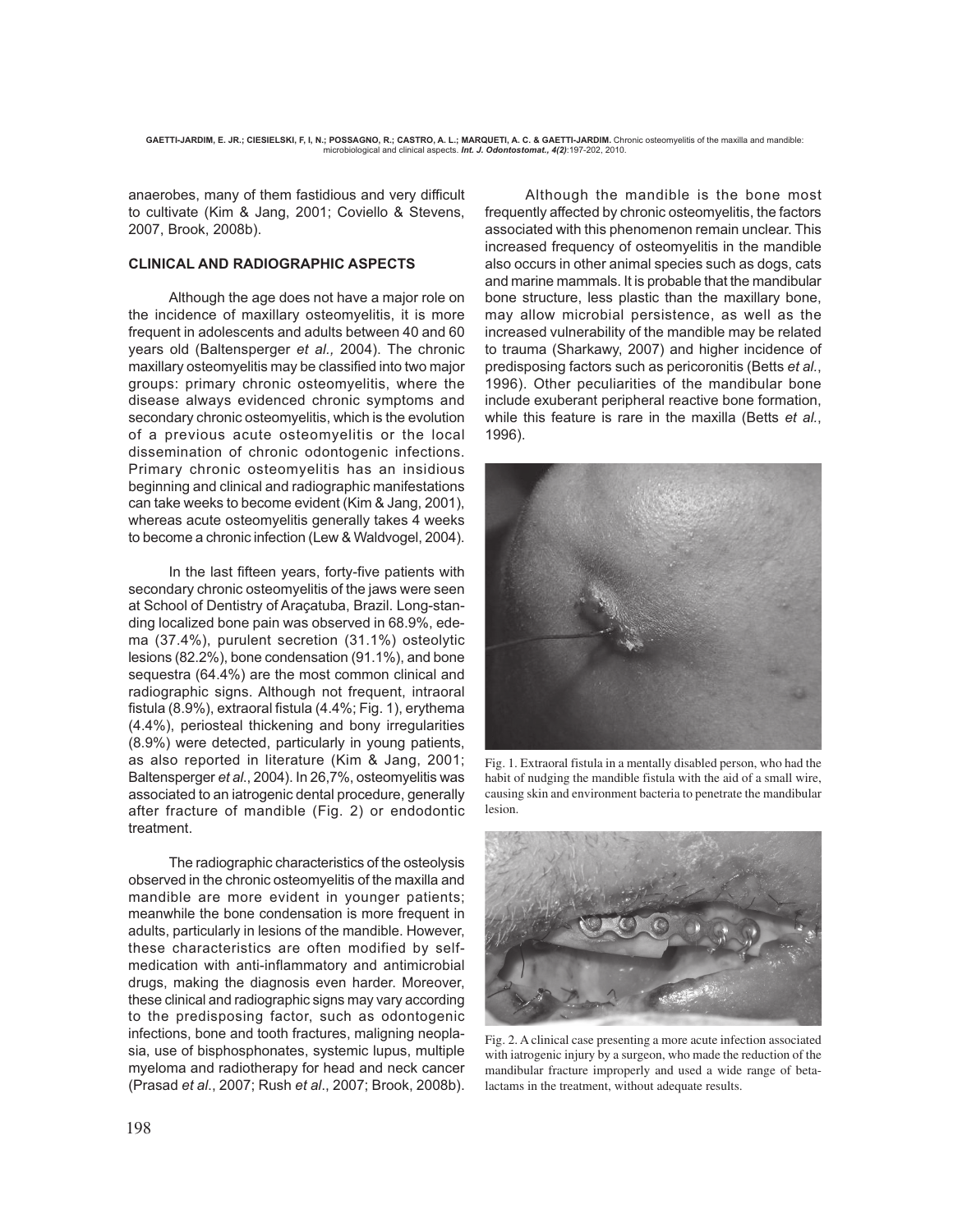#### **MICROBIOLOGICAL ASPECTS**

The characteristics of the microbiota associated to the maxillary osteomyelitis depend on the origin of the infectious process: hematogenous origin or direct extensions from oral infectious processes. In the first case, it is notorious the relevance of tolerant microorganisms, such as enteric rods and staphylococci, meanwhile in the second condition the microbiota of the osteomyelitis will depend on the microbiota of the previous infectious process and where it took place (Brook, 2008b). The frequency of the hematogenous osteomyelitis in the jaws is unknown, although bacteremia associated to trauma, dental procedures and tooth brushing is common.

In the maxilla and mandible, the cases of chronic osteomyelitis are polymicrobial and the major sources of the infecting microorganisms are odontogenic, producing an average of 2.4 to 3.9 strict anaerobic species and 0.4 to 1.3 aerobic or facultative anaerobic species per lesion (Brook, 1986). The most commonly detected oral microorganisms in osteomyelitis are represented by Gram-negative anaerobic rods, most of them considered periodontal pathogens, and facultatively anaerobic cocci of genera Staphylococcus and Enterococcus.

The role played by the oral streptococci in chronic osteomyelitis of the jaws is not essential (Zuluaga *et al.,* 2006; Brook, 2008b), but these microorganisms probably provide suitable environmental conditions for the establishment of strict anaerobes in the bone (Baltensperger *et al.,* 2004). In patients with a history of dental trauma or fracture of the jaws, as well as misuse of antimicrobial drugs, the presence of staphylococci and enteric rods and cocci, particularly Enterococcus faecalis, must be considered (Scolozzi *et al.*, 2005; Zuluaga *et al.*, 2006; Brook, 2008b).

Some cases of chronic osteomyelitis of the jaws are tolerant to the antimicrobial treatment and actinomycetes are frequently detected in these situations. The genus Actinomyces is composed by Gram-positive aerotolerant rods, sometimes resistant to antimicrobial drugs (Brook, 2008b), and A. israelii is the most relevant species, particularly to the head and neck infections (Sharkawy, 2007). Some evidences suggest the participation of Actinomyces spp. and Propionibacterium acnes in the etiology of diffuse sclerosing osteomyelitis of the mandible (Baltensperger *et al.*, 2004).

The presence of putrid odor is generally

associated with strict anaerobes of the genera Fusobacterium, Porphyromonas, Prevotella and Parvimonas, which may invade actively the tissues through the production of proteases and exopeptidases and can survive and proliferate within osteolytic lesions with poor blood supply (Brook, 2008a).

#### **SAMPLE COLLECTION FOR MICROBIOLOGICAL ANALYSES**

In order to determine microbial etiology of the osteomyelitis of the jaws and the susceptibility to antimicrobials, the first step is the sample collection. The Gram staining can collaborate to determine the bacterial morphotypes present in bone lesion and could guide the selection of antimicrobial therapy.

Although conventional procedures, such as culture, show inferior sensitivity when compared to molecular methods as PCR, culture allows the determination of microbial susceptibility patterns. For microbial diagnosis of chronic osteomyelitis, only bone biopsy, bone sequestra, bone marrow, granulation tissue and aspirated pus specimens are acceptable for microbial diagnosis. In order to avoid cross-contamination from oral microorganisms, the clinical specimens must be collected by surgical procedures, avoiding contact with oral tissues, oral environment and sinus tracts (Prasad *et al.*, 2007). When bone biopsies were removed, areas of the margin of the osteolytic lesion must be preferred.

For the isolation of anaerobic organisms, some pre-reduced media for transportation of the specimens, such as the VMGA III or RTF must be employed. Aspiration of softened septic contents of bone lesion with syringes is adequate to avoid deleterious contact of the sample with oxygen. The inobservance of these details, as well as inadequate conditions of handling and cultivation, determines the high frequency of osteomyelitis of the jaws apparently sterile. However, even in ideal conditions, the frequency of positive cultures may be very modest (Baltensperger *et al.*, 2004), since most patients present long standing infections and antimicrobials by self-medication and inappropriate prescription are common.

In addition, when molecular detection of pathogens is feasible or desirable, the most important concern is where to get the specimens in the bone lesion to avoid contact with oral environment, since PCR and real-time PCR have high sensitivity and false positive results could arise after accidental contamination of the sample.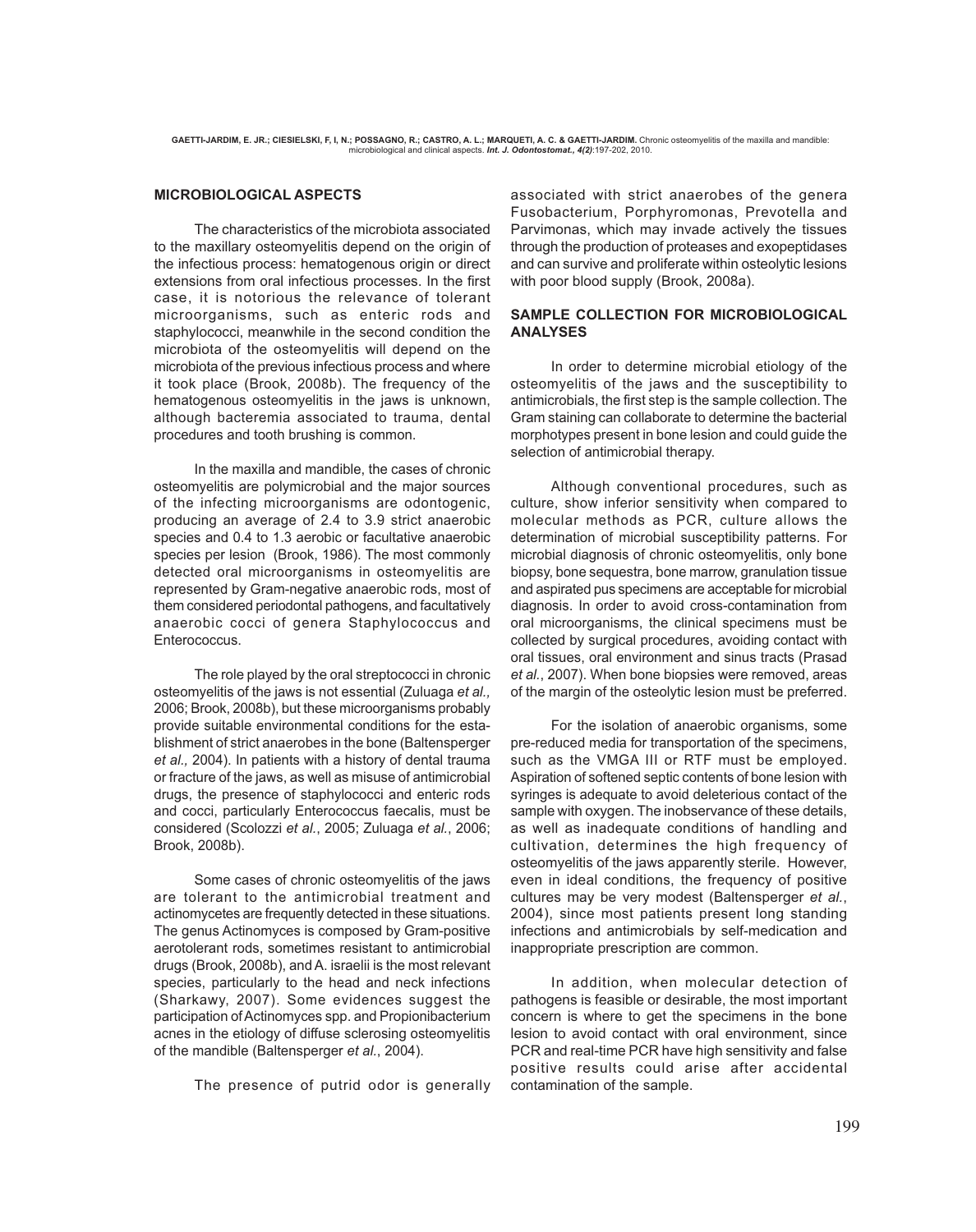## **TREATMENT**

The occurrence, type, severity and prognostic of the chronic osteomyelitis of the jaws depend on many factors, including the composition and virulence of the microbiota, immunologic response of the host, extension and severity of the infection, as well as the source of the infection (Brady *et al.*, 2006). The analyses of the literature as well as the experience in the isolation and characterization of oral microorganisms suggest that the chronic osteomyelitis of the jaws must be treated as a mixed anaerobic infection most of the time, but when facing a previous use of antimicrobial drugs, surgical procedures or extended trauma, the possibility of the participation of microorganisms from the skin, external environment or digestive tract must be taken in account.

In general, osteomyelitis receive symptomatic treatment besides the immobilization of the maxilla in cases of fractures, oral or intravenous antimicrobial treatment for 4 to 8 weeks, with an average of duration of 31 days (Brook, 2008b), besides the surgical removal of the necrotic tissue and the septic containing drainage, and primary chronic osteomyelitis is much more refractory to antimicrobial and surgical treatments than secondary chronic osteomyelitis.

Osteomyelitis is a surgical disease, complete surgical debridement and not a particular antibiotic regimen is the most important factor for a successful outcome. In these cases, data about previous use of antimicrobial agents is very relevant, since these drugs may affect the susceptibility of the microorganisms associated to head and neck infections, especially osteomyelitis, where the treatment lasts for weeks (Coviello & Stevens, 2007; Brook., 2008b).

For patients seen at School of Dentistry of Araçatuba, after sample collection, the initial treatment consists of sequestrectomy and antibiotic therapy. When patient has not a history of previous use of blactams, amoxicillin or cephalexin is prescribed for 3-4 weeks (500 mg, three times daily, orally). Other b-lactams, such as other cephalosporins and carbapenems, are also good therapeutic options (Mandracchia *et al.*, 2004), although the number of isolates of the genera Fusobacterium, Porphyromonas and Prevotella producing blactamases is significantly increasing (Handal *et al.*, 2004; Al-Haroni *et al*., 2008), besides the staphylococci, resistant to almost all available drugs (Brook, 2008b).

However, for patients with history of previous use of amoxicillin and/or other b-lactams, clindamycin is the choice (600 mg twice daily, orally, during 30 to 60 days). In refractory cases due to presence of enteric Gram-negative rods and anaerobes, additional hyperbaric oxygen therapy (HBO) associated with initial intravenous treatment with ciprofloxacin (100 mg twice daily) and clindamycin (600 mg twice daily) for one week, followed by oral antibiotic therapy with these drugs for four weeks is the standard procedure (Scolozzi et al., 2005). Treatment outcomes must be evaluated at 6-month intervals within at least 18-month period.

Clindamycin is frequently used in the treatment of anaerobic infections associated with oral microorganisms, evidencing excellent efficiency in bone infections and oral bioavailability. In addition, selfmedication using this drug is rare (Lew & Waldvogel, 2004; Le Moal *et al.,* 2005) and is an appropriate antibiotic for most Gram-positive bacteria, including some strains of community-acquired methicillin-resistant Staphylococcus aureus (Gutierrez, 2005). If communityacquired methicillin-resistant *Staphylococcus aureus* is a concern (local rates of MRSA are 5%-10%), intravenous treatment with vancomycin or clindamycin is indicated (Gutierrez, 2005).

The Gram-negative anaerobic microorganisms resistant to traditional â-lactams are sensitive to the association of these drugs and â-lactamases inhibitors, such as the clavulanic acid, sulbactam or tazobactam, and metronidazol, for instance. However, metronidazol is not recommended as antimicrobial monotherapy, since most of Gram-positive anaerobes are tolerant and almost all facultative anaerobes are naturally resistant to this drug. (Gaetti-Jardim et al., 2007). Then, metronidazol must be reserved to be used in association with other drugs, particularly â-lactams, especially for the most acute cases.

# **CONCLUSIONS**

Chronic osteomyelitis of maxilla and mandible are associated to previous oral infections and their microbiota consists primarily of oral microorganisms, especially anaerobes, most of them susceptible to blactams and clindamycin. In addition, the surgical procedures also acquire relevance in the treatment and failure to accomplish them is a major cause of treatment failure.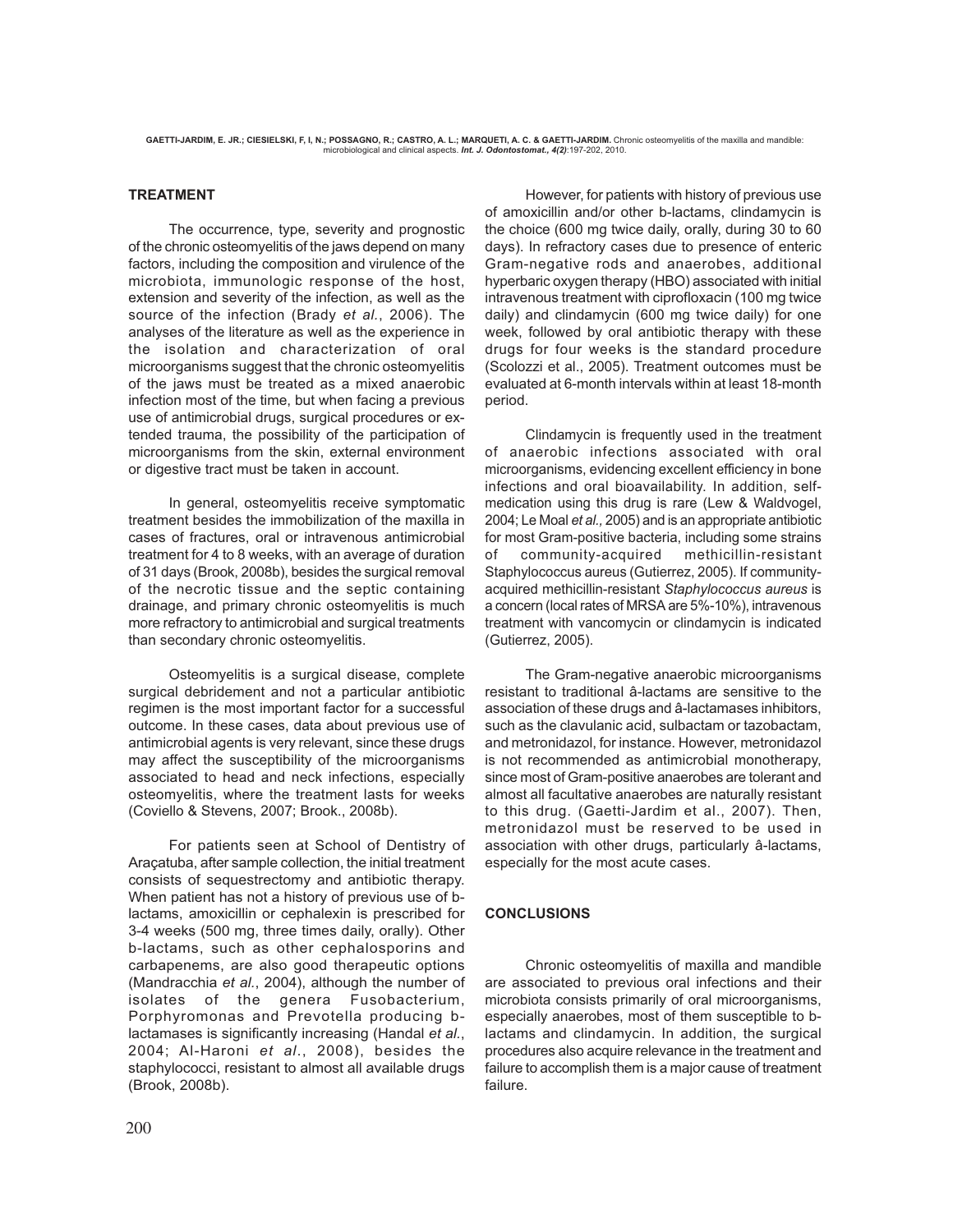**GAETTI-JARDIM, E. JR.; CIESIELSKI, F, I, N.; POSSAGNO, R.; CASTRO, A. L.; MARQUETI, A. C. & GAETTI-JARDIM.** Osteomielitis crónica del maxilar y mandíbula: aspectos microbiológicos y clínicos. *Int. J. Odontostomat., 4(2)*:197-202, 2010.

**RESUMEN:** La osteomielitis maxilar y mandibular son comunes en países en desarrollo y su tratamiento puede ser difícil y de larga duración. Así, el objetivo del presente estudio fue discutir los principales aspectos biológicos de especial interés odontológico de la osteomielitis crónica del maxilar. Estas infecciones están asociadas a una microbiota compleja compuesta principalmente de bacterias anaerobias, algunas veces asociadas a microorganismos oriundos de la piel y del tracto digestivo. Estos datos sugieren que la osteomielitis crónica maxilar y mandibular deben ser tratadas como infecciones anaerobias en la mayoría de los casos. Además, tratamientos quirúrgicos locales son relevantes en el éxito de la terapia, asociados al uso de agentes anti-microbianos, e cuyos resultados no satisfactorios representan una de las principales causas de un tratamiento fallo o no adecuado.

**PALABRAS CLAVE: Osteomielitis, bacteria, anaerobios, maxilar superior, mandíbula.**

#### **REFERENCES**

- Al-Haroni, M.; Skaug, N.; Bakken, V. & Cash, P. Proteomic analysis of ampicillin-resistant oral Fusobacterium nucleatum. *Oral Microbiol. Immunol., 23*:36-42, 2008.
- Baltensperger, M.; Grätz, K.; Bruder, E.; Lebeda, R.; Makek, M. & Eyrich, G. Is primary chronic osteomyelitis a uniform disease? Proposal of a classification based on a retrospective analysis of patients treated in the past 30 years. *J. Cranio-Maxillofac. Surg., 32*:43-50, 2004.
- Betts, N. J.; Abaza, N. A. & Kazemi, A. An expansile bony lesion of the posterior mandible in a 12, yearold girl. *J. Oral Maxillofac. Surg., 54*:203-9, 1996.
- Brady, B. A.; Leid, J. G.; Costerton, J. W. & Shirtliff, M. E. Osteomyelitis: clinical overview and mechanisms of infection persistence. *Clin. Microbiol. Newsletter, 28*:65-72, 2006.
- Brook, I. Actinomycosis: diagnosis and management. *Southern Med. J., 101*:1019-23, 2008a.
- Brook, I. Anaerobic osteomyelitis in children. *Pediatr. Infect. Dis., 5*:550-6, 1986.
- Brook, I. Microbiology and management of joint and bone infections due to anaerobic bacteria. *J. Orthop. Sci, 13*:160-9, 2008b.
- Coviello, V. & Stevens, M. R. Contemporary concepts in the treatment of chronic osteomyelitis. *Oral Maxillofacial. Surg. Clin. North Amer., 19*:523-34, 2007.
- Gaetti-Jardim, E. Jr.; Landucci, L. F.; Lins, S. A.; Vieira, E. M. & Oliveira, S. R. Susceptibility of strict and facultative anaerobes isolated from endodontic infection to metronidazole and beta-lactams. *J. Appl. Oral Sci., 15*: 539-45, 2007.
- Gutierrez, K. Bone and joint infections in children. *Pediatr. Clin. North Amer., 52*:779-94, 2005.
- Handal, T.; Olsen, I.; Walker, C. B.; & Caugant, D. A. b-Lactamase production and antimicrobial susceptibility of subgingival bacteria from refractory periodontitis. *Oral Microbiol. Immunol., 19*:303-8, 2004.
- Kim, S-G. & Jang, H-S. Treatment of chronic osteomyelitis in Korea. *Oral Surg. Oral Med. Oral Pathol. Oral Radiol. Endod., 92*:394-8, 2001.
- Le Moal, G.; Juhel, L.; Grollier, G.; Godet, C.; Azais, I. & Roblot, F. Vertebral osteomyelitis due to Fusobacterium species: report of three cases and review of the literature. *J. Infect., 51*:e5-e9, 2005.
- Lew, D. P. & Waldvogel, F. A. Osteomyelitis. L*ancet, 364*:369-79, 2004.
- Mandracchia, V. J.; Sandres, S. M.; Jaeger, A. J. & Nickles, W. A. Management of osteomyelitis. *Clin. Pediatr. Med. Surg., 21*:335-51, 2004.
- O'Sullivan, D.; King, P. & Jagger, D. Osteomyelitis and pathological mandibular fracture related to a late implant failure: a clinical report. *J. Prosthet. Dent., 9*:106-10, 2006.